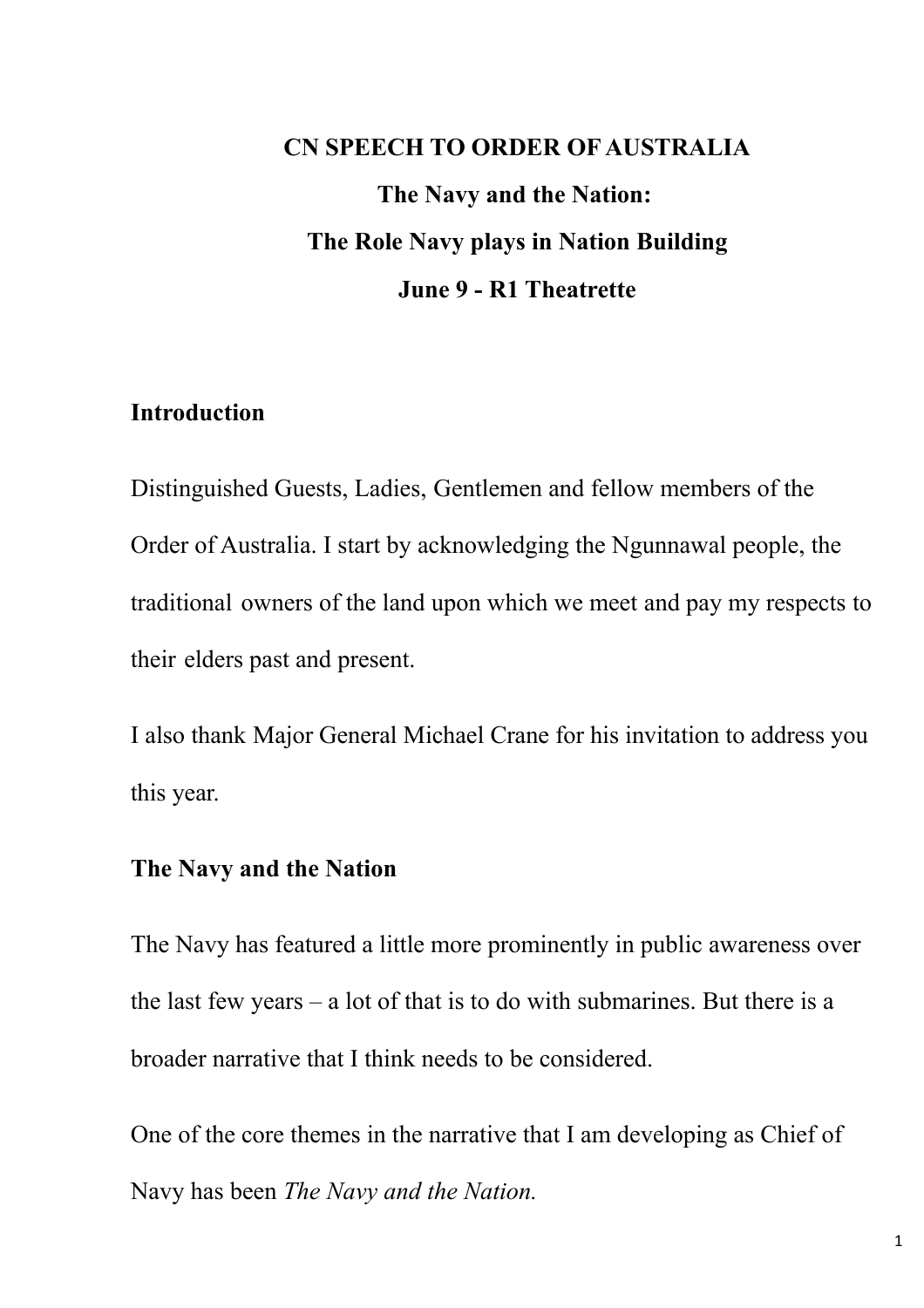This is a theme which recognizes that Navy carries the public trust, and that the Navy is itself embedded in the fabric of the nation.

This is a theme that appreciates that Navy has no truly separate existence apart from the community in which it is embedded and which sustains it.

Speaking of the Navy and our Nation I recognise that our citizens constitute the Navy, that the Australian people support the Navy, and that Australian tax-payers fund the Navy.

But I want to speak, at a more profound level, to the values that unite us as Australians.

These are the values that unite us here in this building.

Our Order is an order conceived upon the concepts of individual merit and moral responsibility.

It acknowledges high human achievement and service to Australia and to humanity at large.

The Order of Australia considers values that not only inspire us to greatness as people, but that energise greatness in our societies.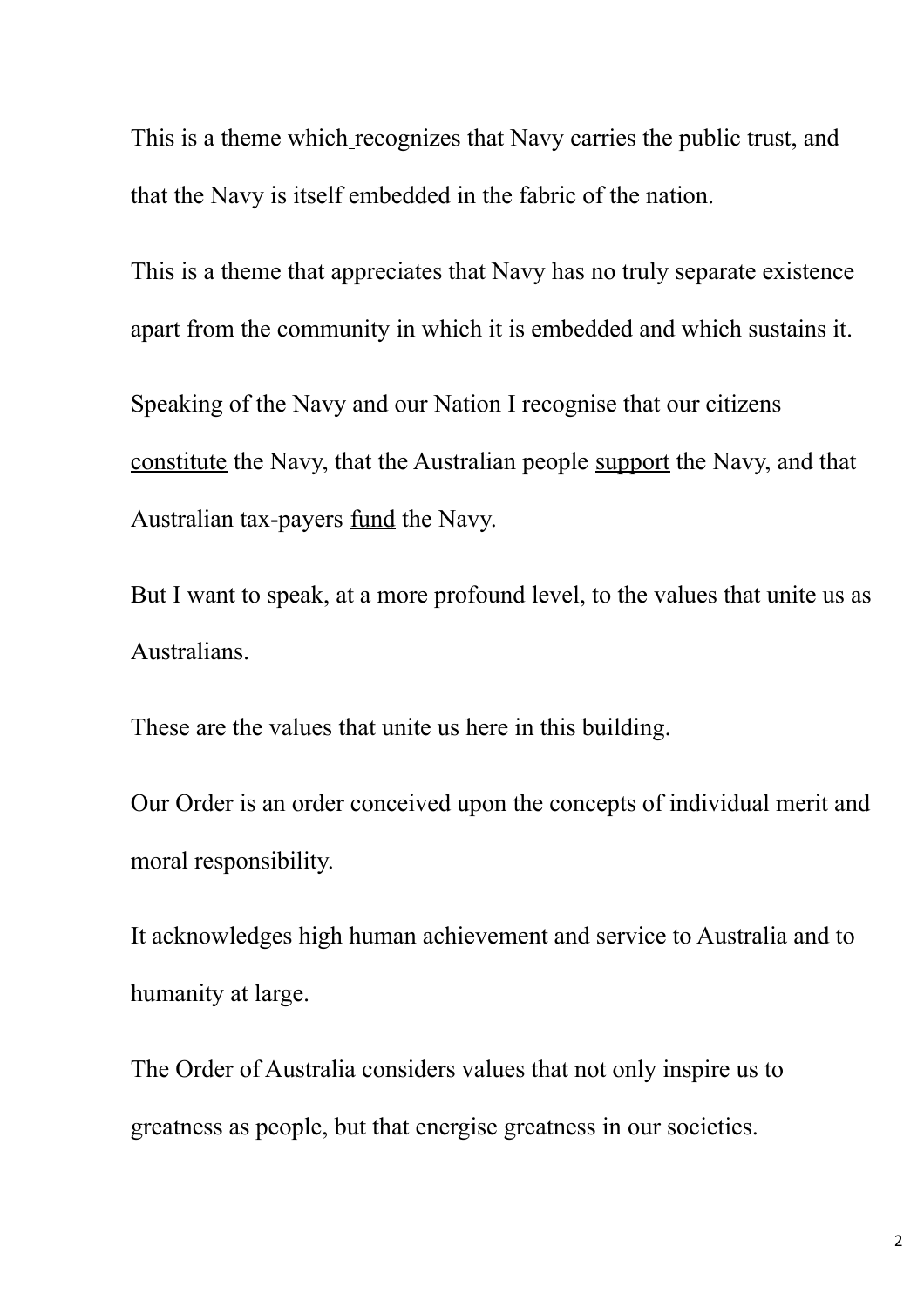And these values are assuming an ever greater significance in global affairs today.

In a powerful text -- *The Shield of Achilles* – the American lawyer and theorist, Philip Bobbitt, analyses the fact that powerful democracies continue to face state-centred threats to their security.

But these threats are often distant and mostly inconspicuous. They are not as obvious as once they were. This is a reality of a 21st Century world where global markets, global connectivity and the international system have blurred once clear edges.

This concealed face of threat is significant since, without an obvious ideological contestant, we can lose sight of the values that make us great as a Nation.

In his important book, *Diplomacy*, Henry Kissinger offers some ideas that help to explain why values are critically important.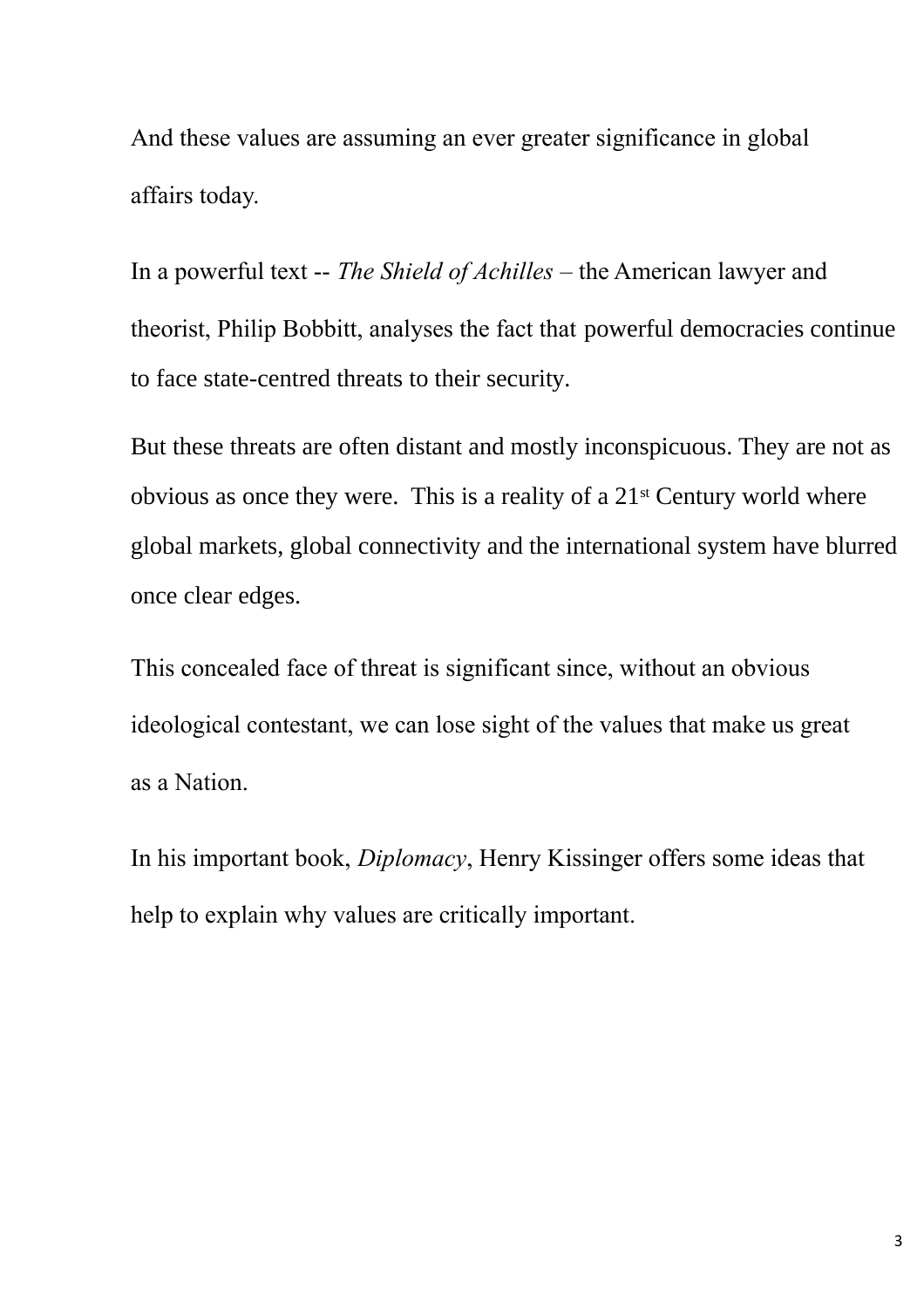# **The Critical Importance of Values**

He describes the long concord following the Congress of Vienna in 1815 and tells us that peace in Europe was derived from physical balance and moral equilibrium.

Power and justice, said Kissinger, were in substantial harmony.

This was because the balance of power reduced the opportunities for using force while at the same time; the shared sense of justice reduced the desire to use force.

But in the years before the First World War, Kissinger observes how Germany, in contrast to other nations, did not possess a shared, integrating sense of values.

With the exception of clear militarism, Germany was arguably without the values that shaped other European states.

While the British appealed to liberty and the French to universal freedom, Germany never established the premise of its national interest or identity.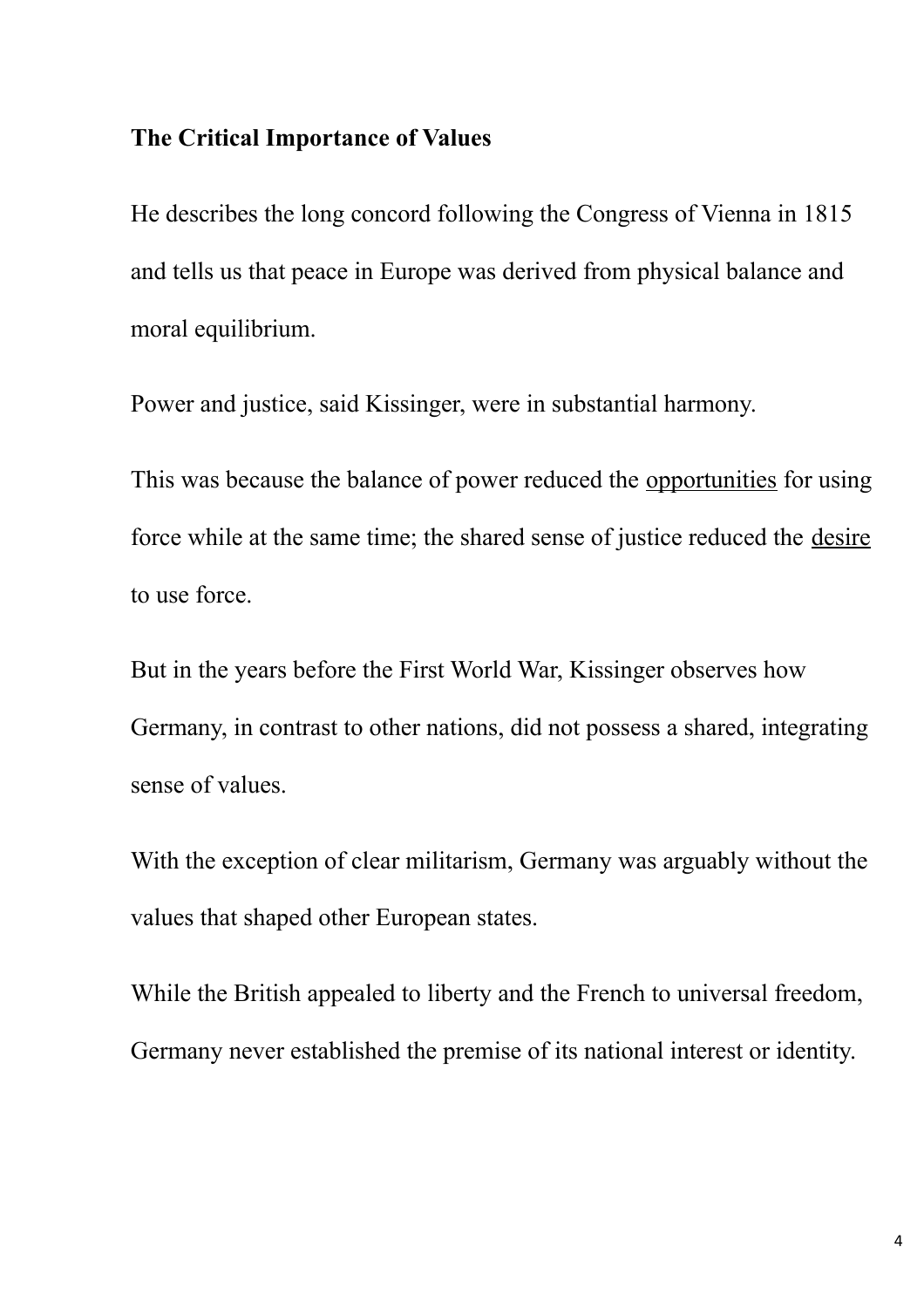So without a coherent sense of itself, the Kaiser's Germany united behind the figment of militarism—which stirs poignant reflections during this ANZAC Centennial period.

Today, we must do better. Today it is of importance that we treat values seriously.

As Australians who wish to make a constructive contribution to the global

order, we must pause to reflect: What will distinguish us, in this

contemporary age and on this global stage?

In 1947, at the beginning of the Cold War, President Truman claimed:

*Our way of life is based upon the will of the majority, and is distinguished by free institutions, representative government, free elections, guarantees of individual liberty, freedom of speech and religion, and freedom from political oppression.* 

*The other way of life is based upon the will of a minority forcibly imposed upon the majority. It relies upon terror and oppression… and the suppression of personal freedoms.* 

Well, today Australia is on the cusp of the greatest naval recapitalisation

for a century, - new frigates, new submarines, new patrol boats, new

tankers.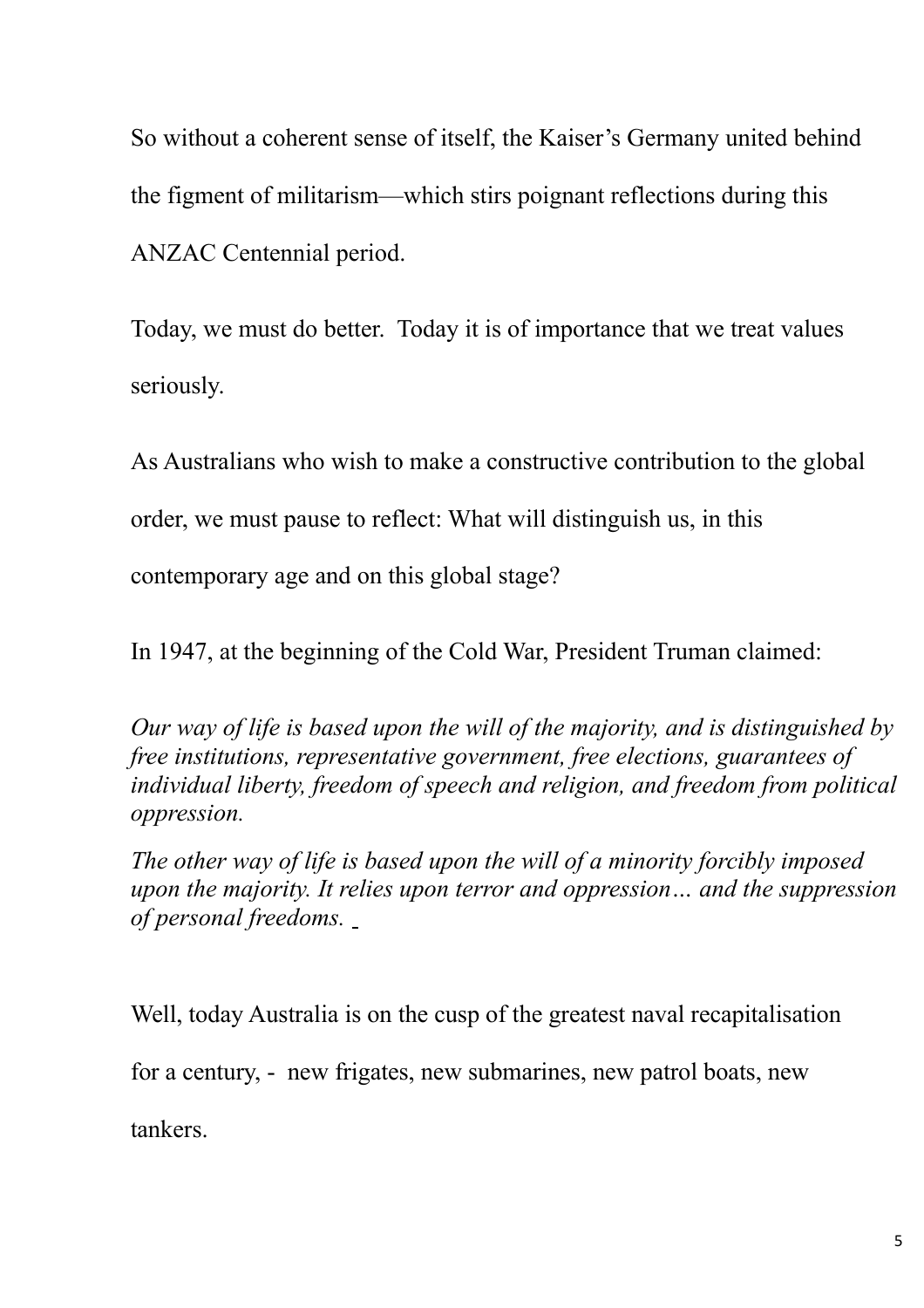And so it is fitting that we must, like Truman, seek to understand the values that define and unite our nation and which drive us to these needs.

We must have a clear sense of the values that distinguish Australian naval power as a force for good, and not merely as a brute force.

So what does this all mean? How do we, as the RAN, give expression to the values that define us as a democracy?

We do it by building and maintaining the capacity to defend those values. And build the Navy we must!

## **Continuous Building: A Great Opportunity**

This is an era of great materiel opportunity for the Navy, for the larger ADF, for Defence Industry, for science and technology; for the education sector and the Nation's workforce to join together in a common endeavour.

To do this we will embark on a program of continuous shipbuilding, an endeavour that will unite the Navy and the Nation in a national enterprise,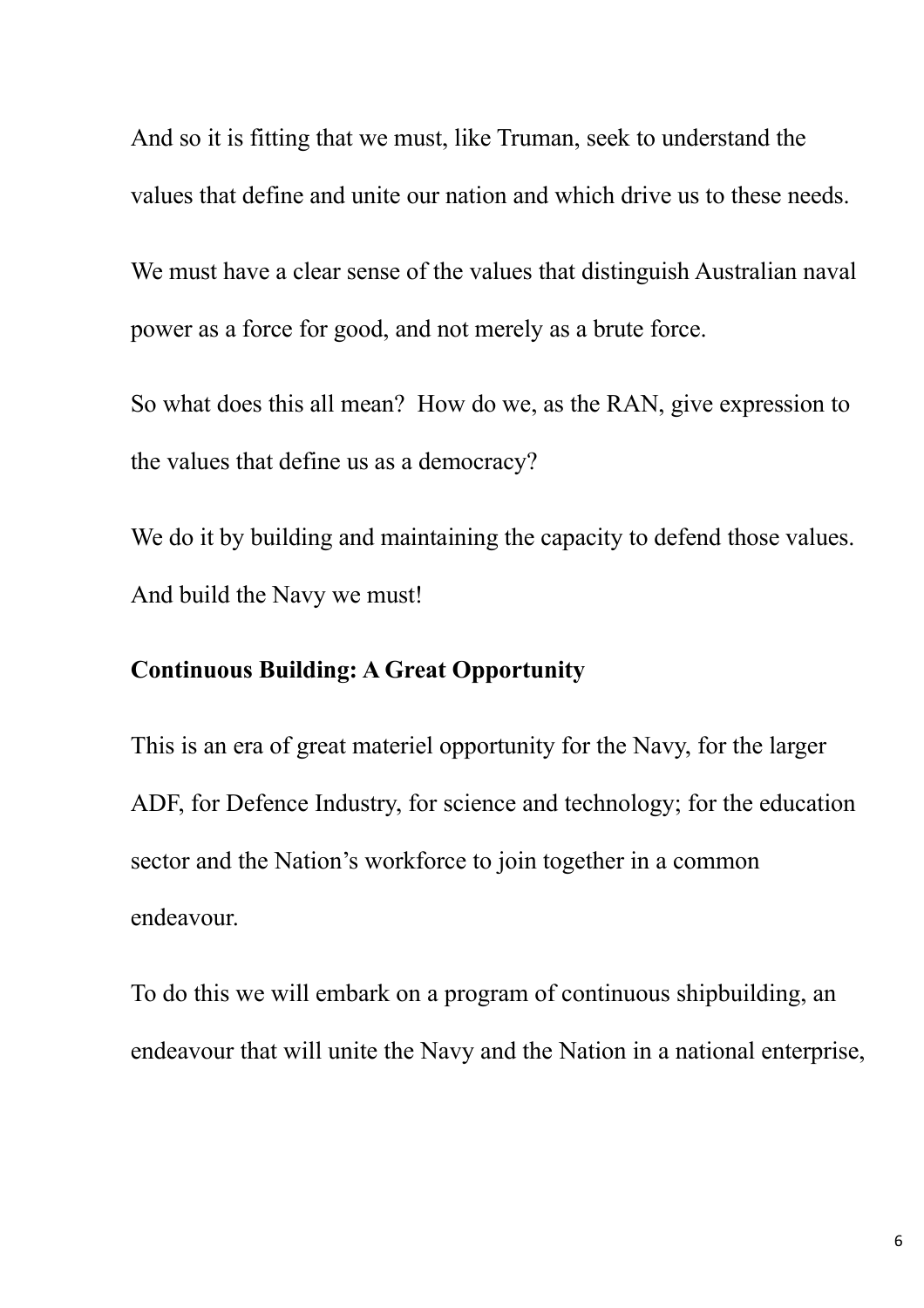But as we start I recall Admiral Sir Louis Hamilton who, as Chief of the Naval Staff of the RAN in 1948 wrote in his final report to the Australian Government:

*A navy does not drop from the clouds. It is a miraculous and delicate instrument, a creation of nerves as well as steel, united with blood as well as rivets, it is in many ways the greatest expression of a nation's genius.* He is right.

Continuous shipbuilding is more than just about ships. It is a strategy that will take the Navy and the Nation a long way on the road of sovereign development and maturity.

By investing in Australian industrial and technological competence, continuous ship building is an investment in the physical infrastructure and the human expertise that makes possible the constant improvement of ships.

This is essential so that the ADF can continue to evolve the capabilities needed to carry out the policy of future governments.

Continuous ship building is a generational step change from the old ways of boom and bust building.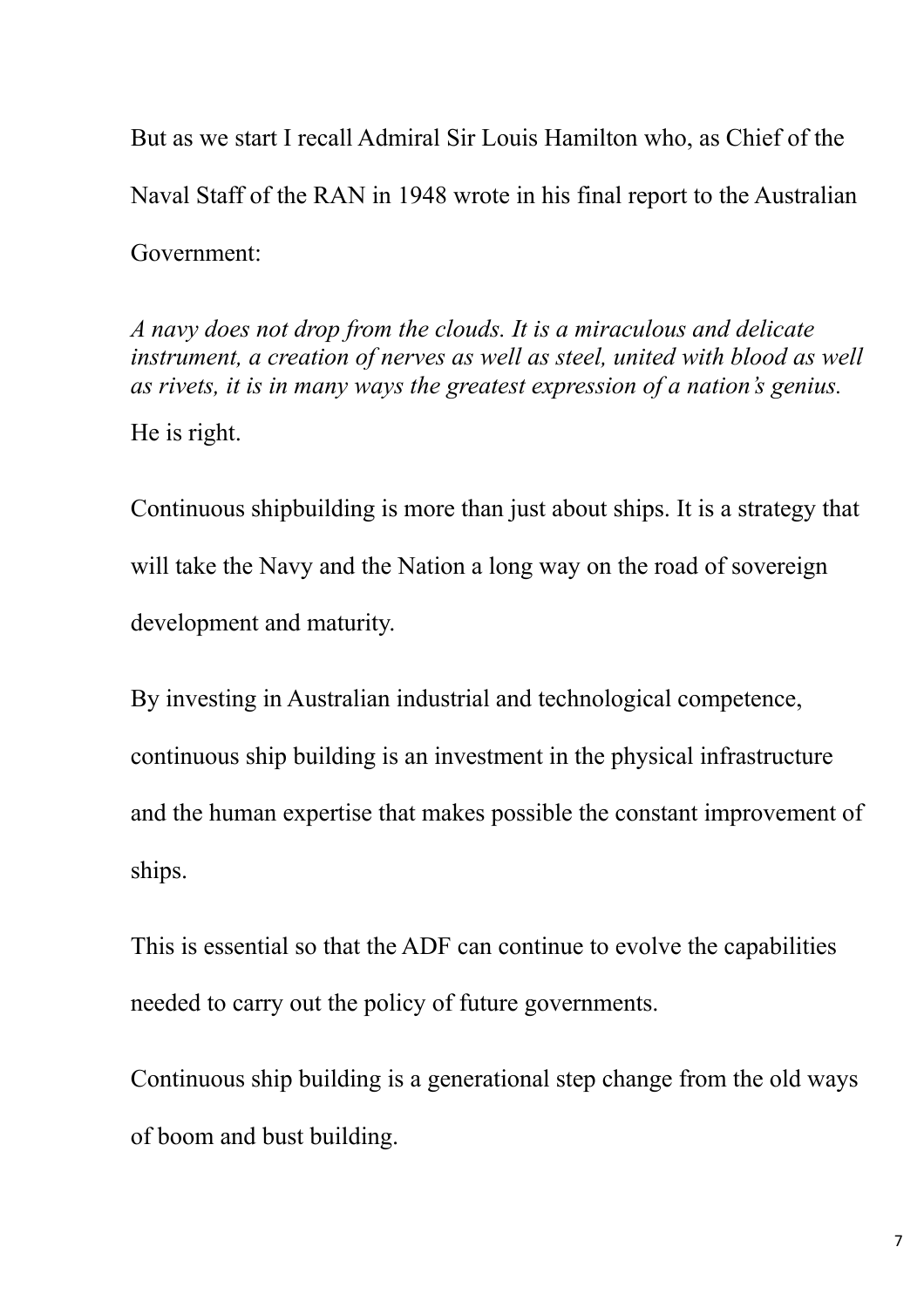As Admiral Hamilton would have it: the Navy is, in many ways, the greatest expression of a nation's genius – and as I would go further: it is an expression of the nation's values.

These values ultimately manifest themselves in practical detail when they are implemented in what we do on a daily basis.

The aspirations and values that unite the Navy and the nation in the enterprise of continuous building are illustrated by the present activities of HMA Ships *Canberra* and *Adelaide* – our newest and biggest ships ever.

These ships allow the Australian Defence Force to project both hard and soft power to a degree and with a level of confidence we have never before enjoyed. With *Canberra* we have already achieved a new level of capability for the ADF. We have embarked army's amphibious troops and their equipment and deployed them ashore from the sea.

We now have a much more robust and sustainable amphibious capability than at any time in the ADF's peacetime history.

But this new capability also has real utility in humanitarian assistance and evacuation operations.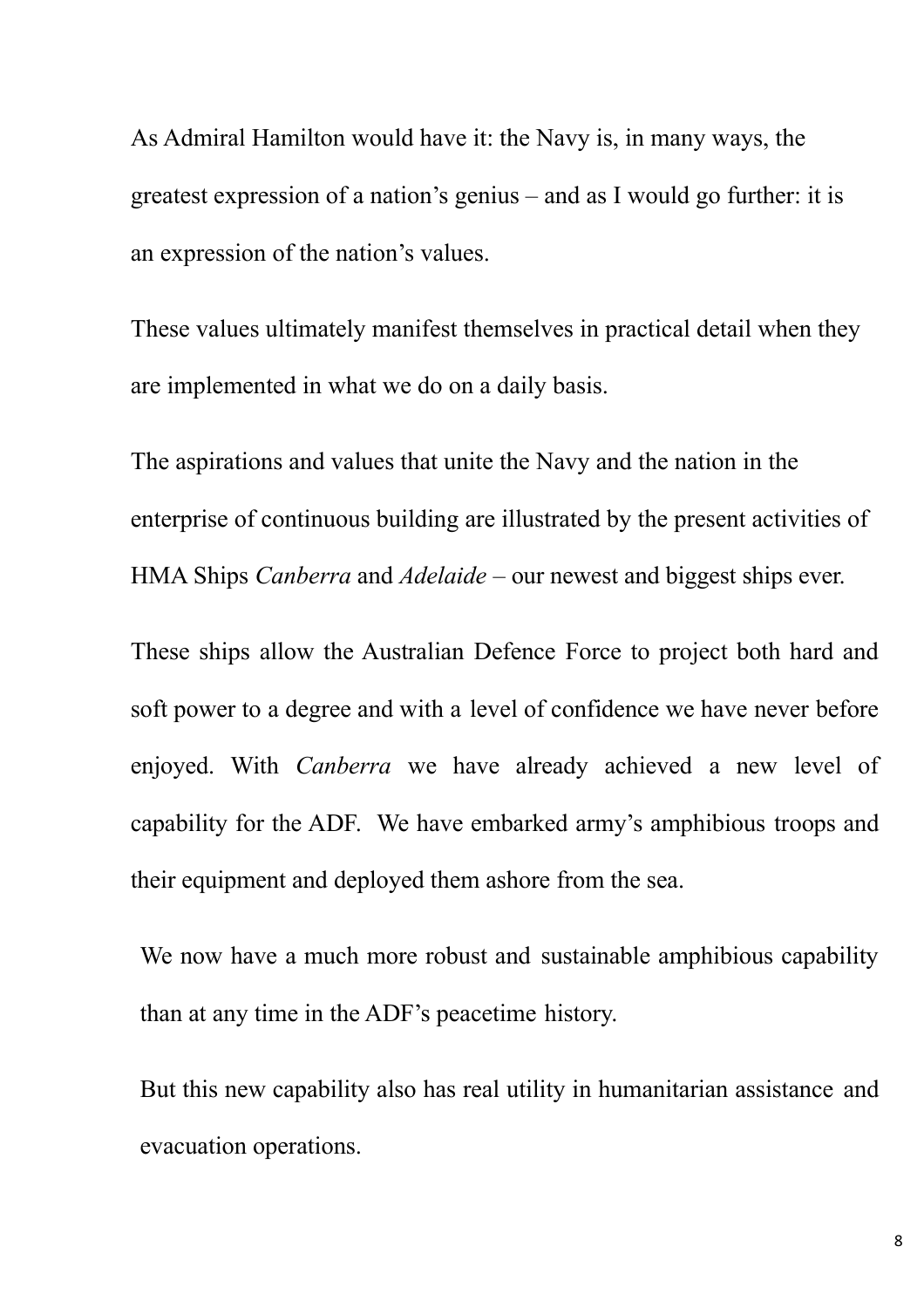The recent deployment to Fiji by *Canberra* in the aftermath of Cyclone Winston demonstrated the scale of what these new ships can achieve due to their advanced amphibious capacities -- both airborne and waterborne.

This capability to put troops ashore and support them, has repeatedly been essential in the stabilisation operations that we have conducted in the region over recent decades. I am thinking particularly of Bougainville, East Timor and the Solomon Islands.

In all of these operations we saw Australia's Navy operating to project force for good. Motivated by shared values, and with a large strategic perspective, our Navy is contributing to regional and to global security. Informed by shared values, the ADF deploys the nation's naval power wisely. And today because of our recapitalisation the ADF has more options to use naval power.

In terms of maritime combat power, we already have more than a taste of what is to come in the modernised *Anzac* class frigates.

Their new advanced radars, (produced in this city) and combat systems, are world leading technologies that will allow our surface forces to operate with a much greater degree of confidence against the airborne anti-ship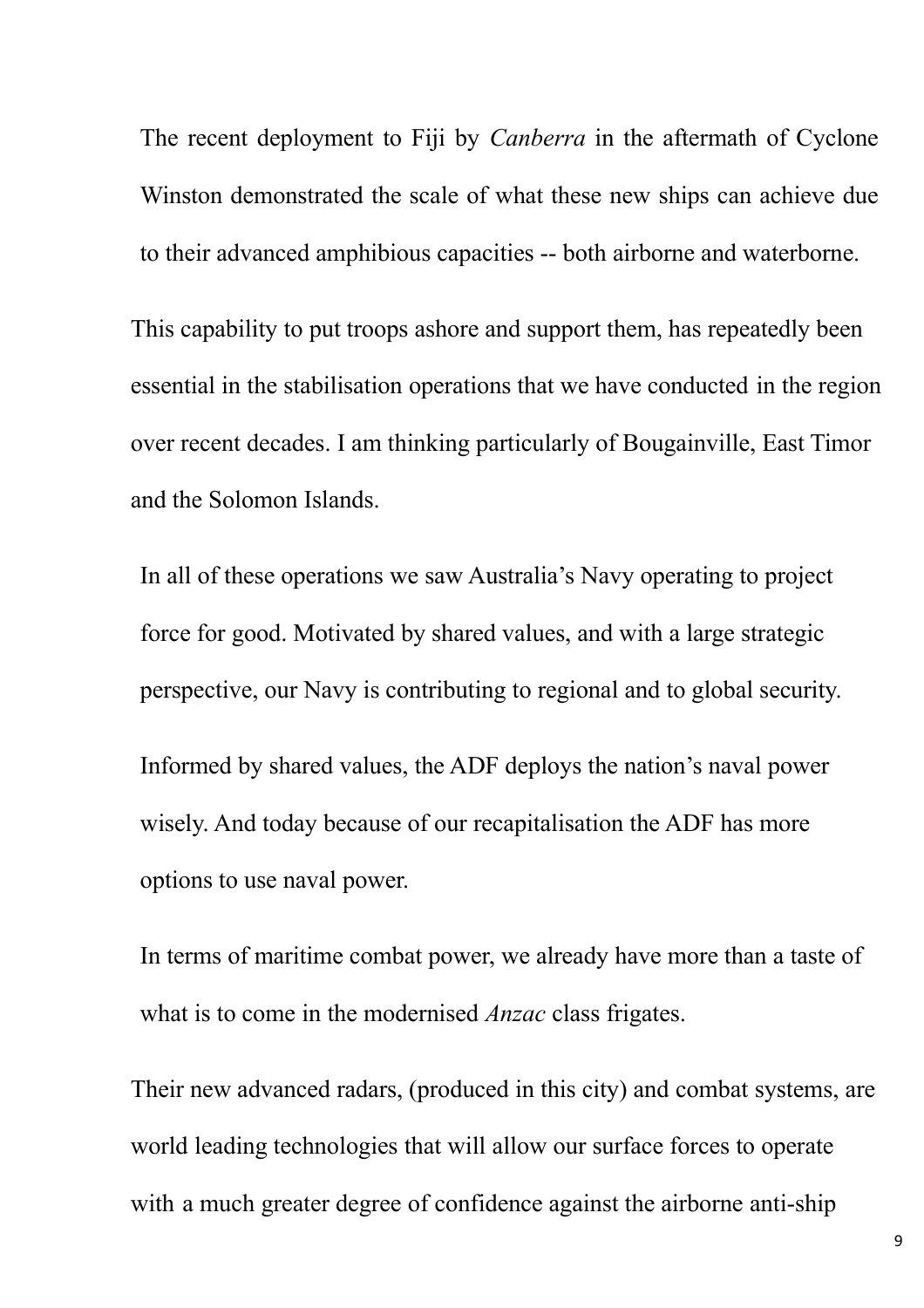threat.

And this claim is not just idle speculation. HMAS *Perth's* performance at the Pacific Missile Range facility in 2014, using this technology, proved the worth of the recent frigate modernization and turned heads in international naval circles .

I am particularly happy with the recent introduction of the MH 60 Romeo Seahawk helicopter. These helicopters are now at sea in the *Anzac* class and they are a leap in anti-submarine capability  $-$  a tremendous asset that the most modern submarines will find very difficult to counter.

And, as you can imagine, I eagerly await the arrival in the fleet of the three new *Hobart* Class Air Warfare Destroyers. The *Hobart* Class will provide a capability to dominate the maritime battlespace through their AEGIS system and their modern missiles in a way that we have never had before. Importantly these destroyers will complement, and be complemented by, the Air Force's *Wedgetails,* which carry the most advanced air space battle management capability in the world.

The ability to share sensor and tracking data will allow them to capitalise on the full capabilities of our long range missiles.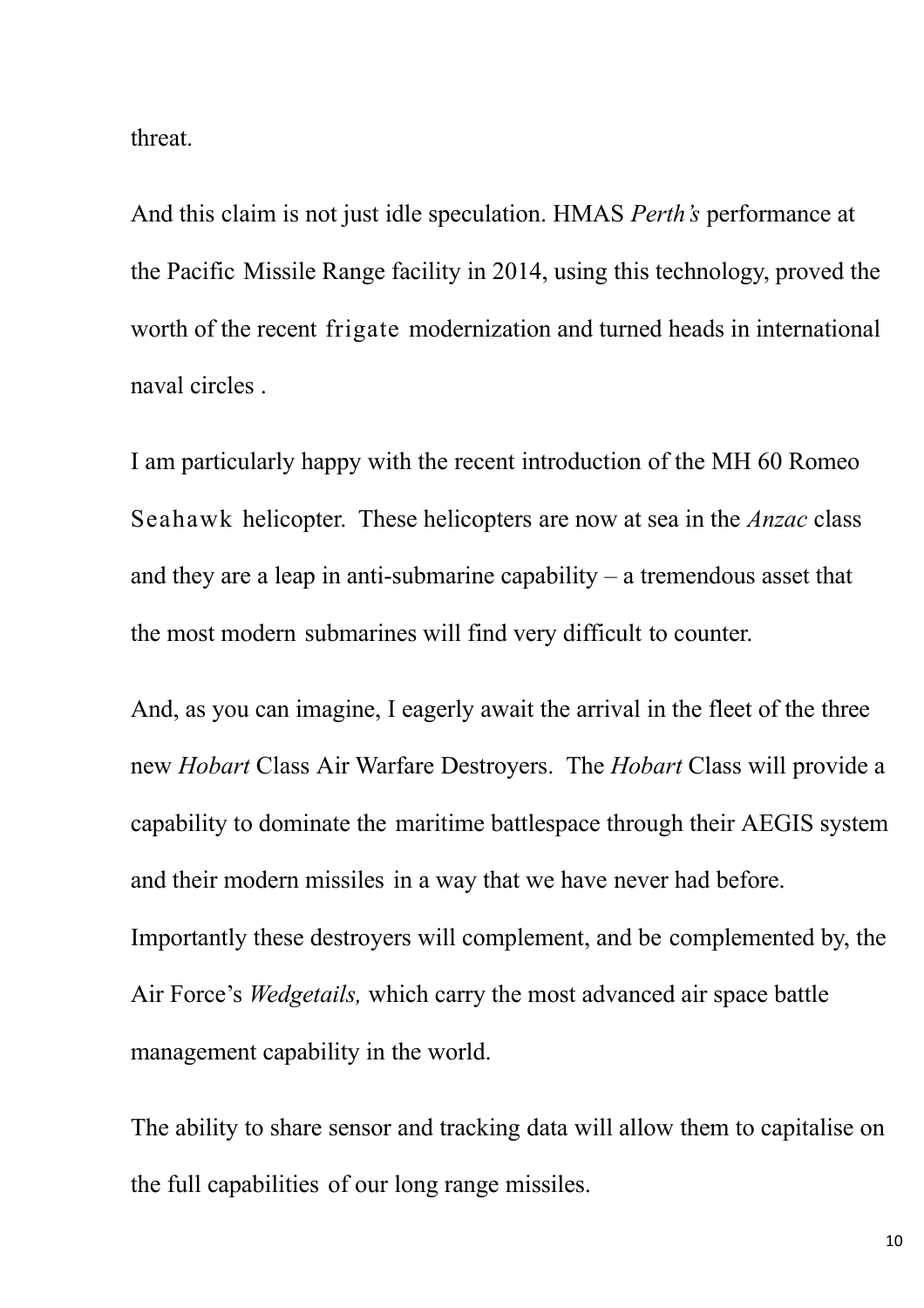The Hobart / Wedgetail combination will allow us not only to see far over the horizon but also to strike targets there with deadly force.

## **Lethality**

Lastly I want to raise what is often a prickly subject. This naval recapitalisation is about increasing the potential lethality of our force

This is an important point. I have talked elsewhere of our need to focus on the lethality of our systems because it is lethality that creates combat power and consequently a true deterrent effect. It is pointless having a fleet that cannot provide the lethal edge.

But lethality is also a joint effort.

A force centred on an Air Warfare Destroyer, and our other seaborne elements, supported by *Wedgetail* and other airborne systems such as the *Joint Strike Fighter*, *Super Hornet, Growler* and *Poseidon* maritime patrol aircraft, and backed by the weight and protection of our submarines' destructive power, will have the ability to dominate any area in which it operates.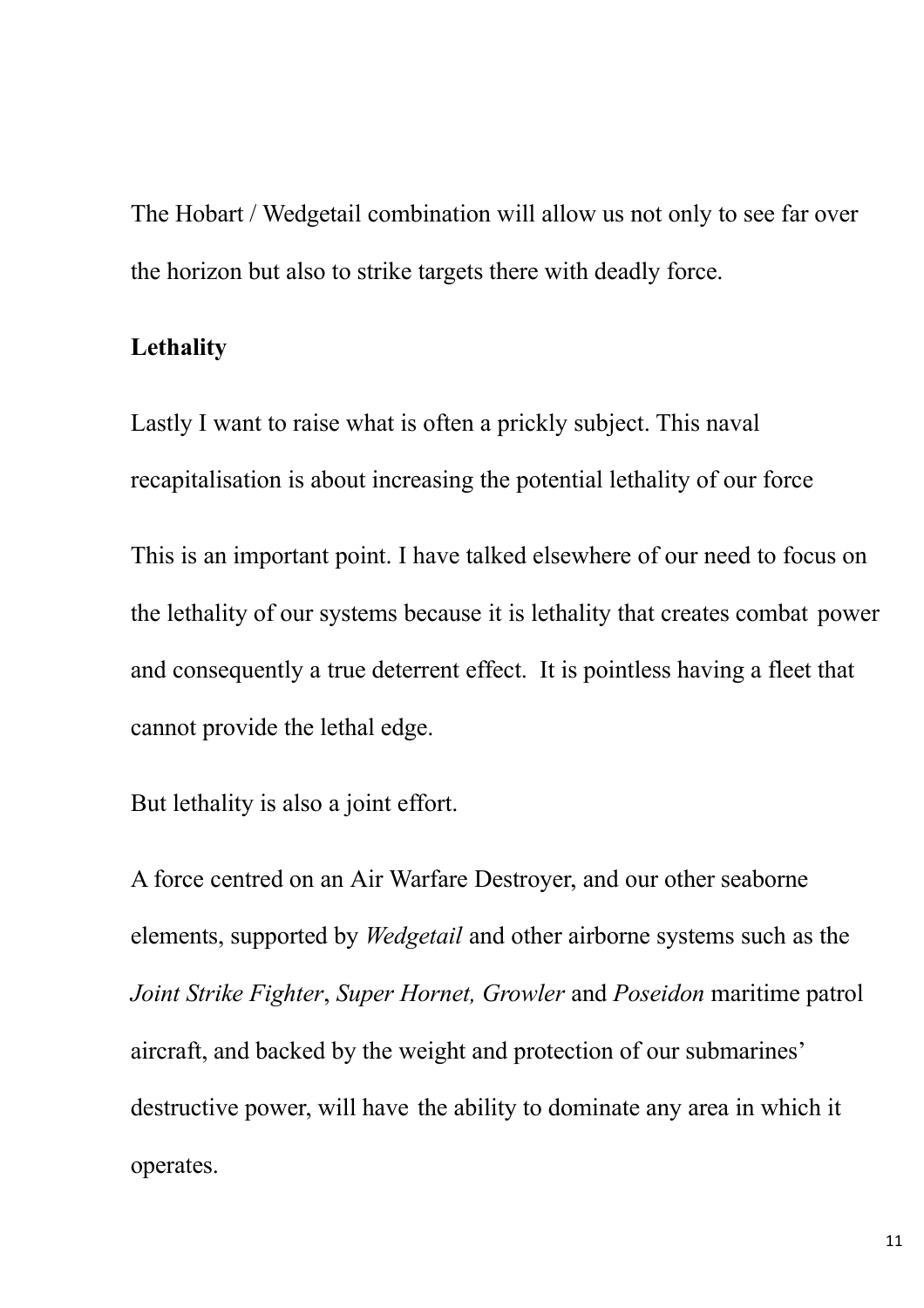What we are developing, in sum, is a maritime combat capability that will be able to operate as a coherent national task force, or as a major element – often a leading one – within a coalition.

It will be a collective capability that will be able to deal heavy blows to an adversary and at very long distances when government so demands.

And it will be a collective force inspired by fundamental values.

Lethal power in the hands of the ADF is a force for good on the face of the globe when our government seeks to protect our national interests.

## **Conclusion**

Each CN has challenges to face. I consider myself fortunate that many of my challenges relate to the speed at which we need to build new ships and prepare the Navy for the rest of the  $21<sup>st</sup>$  century.

In this speech I quoted from Admiral Louis Hamilton of the UK and from US President Truman. But to emphasis that the values of which I speak *are*  profoundly Australian, I conclude my address with the words of Prime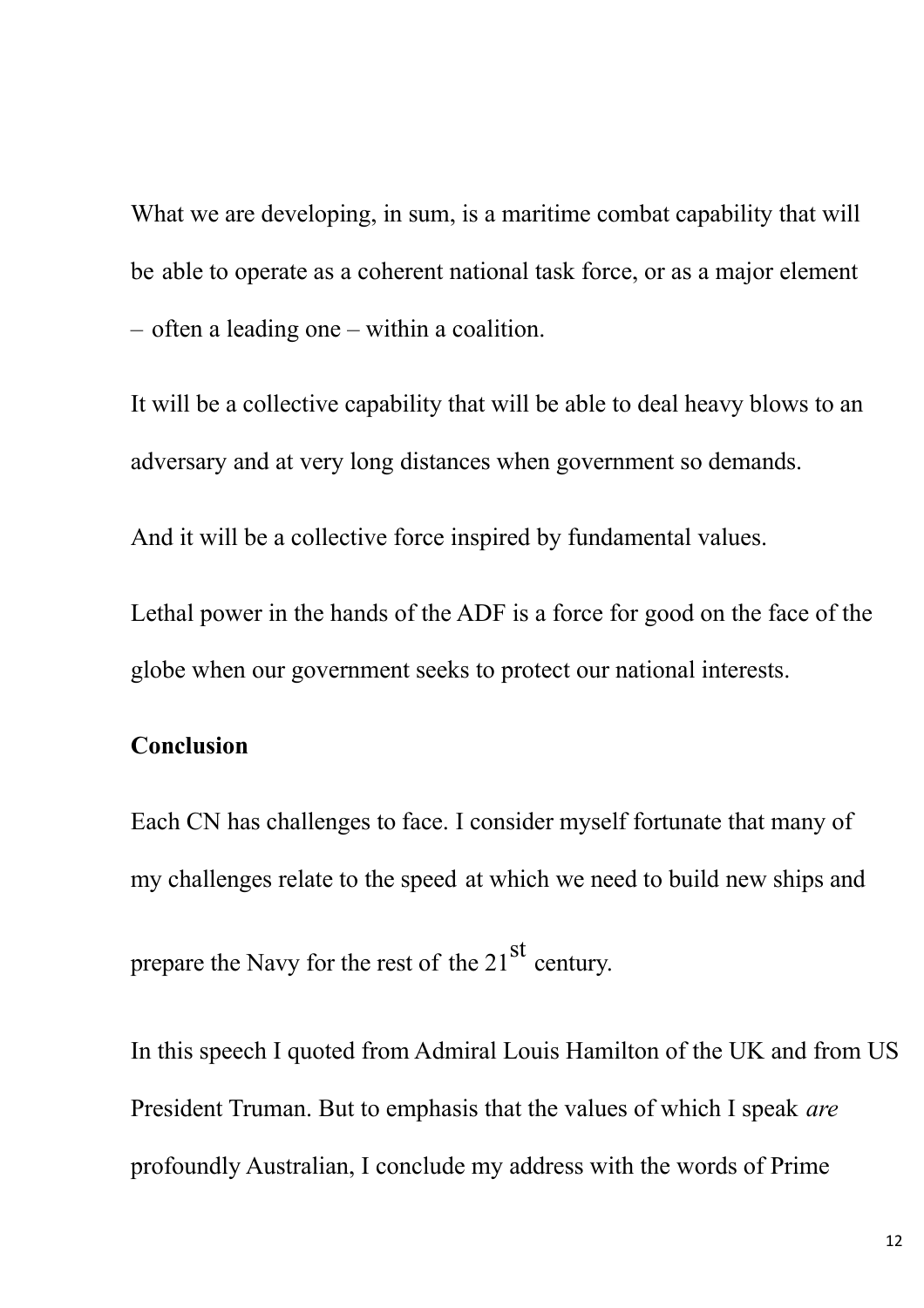Minister Alfred Deakin.

In 1907 Deakin spoke in the House of Representatives in support of the acquisition of a First Australian Naval Fleet led by the battle cruiser HMAS *Australia*.

He made the point that the Navy is indispensible. He said:

*The Empire and all its parts depend for their unity and guarantee of freedom upon the Navy. That is its first line of defence, and we in Australia are distinguished in this particular, because we must rely more upon it than any other part of the Empire.*

Deakin foreshadowed what continues to be Australia's maritime strategy.

He went on to acknowledge how the Navy and the nation were linked,

indivisibly, at the level of values. He said:

*If we lost the whole of our financial possessions we should miss them much less than if we were robbed of liberty, constitutional freedom, civilization, and social status.* 

Written and spoken more than a century ago, Deakin's words still speak to us

as we Australians, of this generation, provide ourselves with the means, to

defend the values that establish our nation in the community of great

democracies.